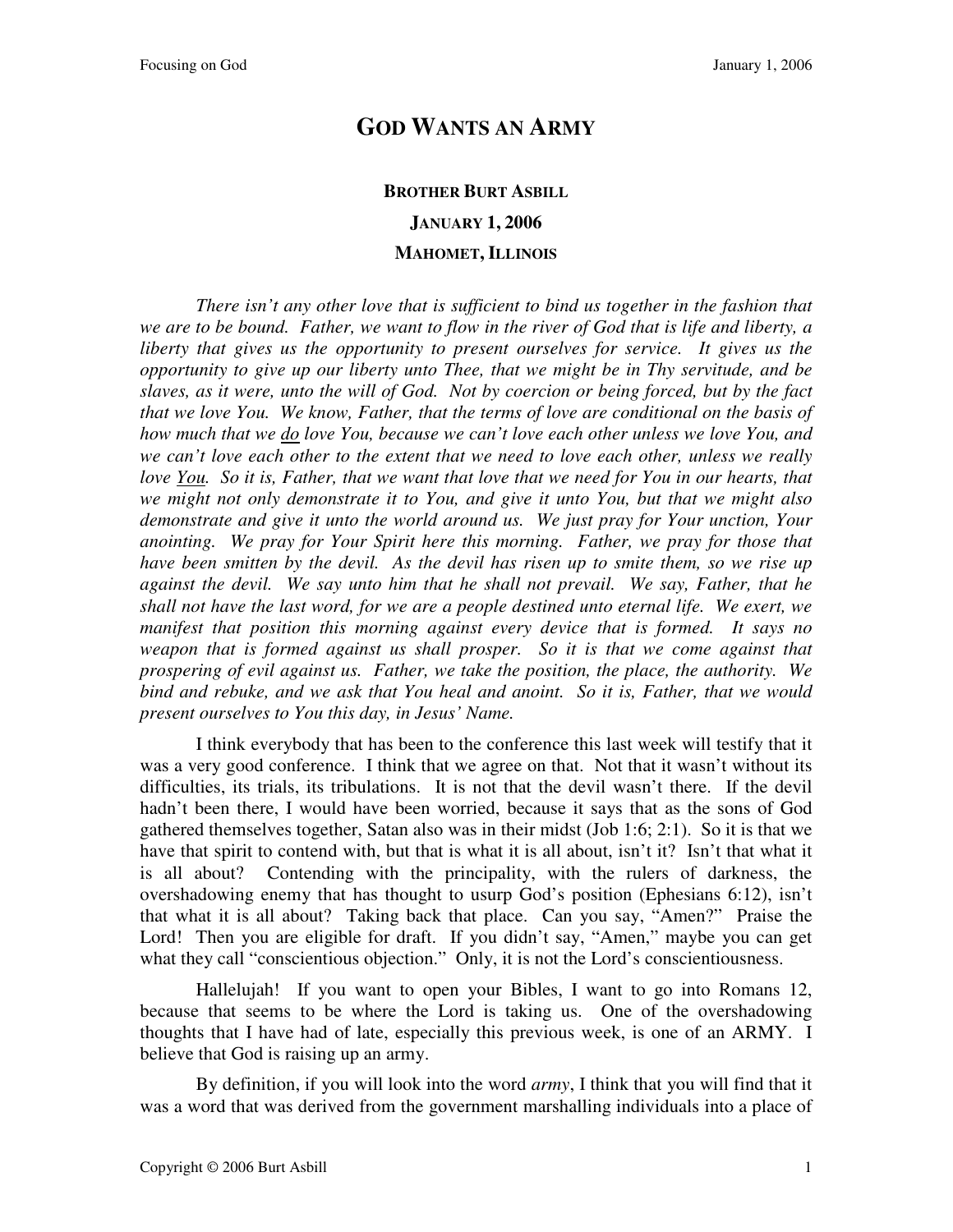service that they might defend as well as conquer. So, it is not a place of ease. It is not a place of vacation. It is not a place where one will sit back and look at things from a "non-involved position." Do you know that you can't be in the Army and be "noninvolved?" Hallelujah! I suggest to any of you that think that you can, go and enlist!

I don't know how it is now, but I know how it was when I joined the service. It was not a place where one could sit on the sidelines, so to speak. Hallelujah! God was very much aware of that in the situation with Gideon, because there were a lot of people that were in the army. They were, what you call, "conscripted." It means that without consent, the government reached out and touched them and said, "You are going to be a part of this service." To a large extent, Christianity has been something of that type of an environment, if you understand what I mean, because God does not want anybody to go to hell. However, God's desire for no one to go to hell does not necessarily encompass and incorporate the totality of God's thought when He saved your soul. Hallelujah!

In the Service, there are many different positions, divisions and jobs, however you want to say it, and there are many different levels of authority. Only those that are really dedicated, that really love what they are doing, excel and go on, and they are continually confronted with the opportunity to re-enlist or get out. They give you a term of service, you know. Mine was three years, and at the end of the three years, they said, "Do you want to re-up? Do you want to re-enlist?" I said, "Absolutely not." As it is in the natural, so it is in the spiritual. We are conscripted into this position of service by virtue of the salvation that we accept at the behest of God. We are exposed to the workings of that environment. Some of us like it. Some of us do not like it. Some of us are conscripted on the basis of just not wanting to go to hell. We don't want to go to hell. We really do not want Heaven, but hell is even less attractive. Nobody in their right mind, or out of their mind, would want to go to hell if they were really convinced of the fact that there is a hell. Nobody would. So everybody who has that perspective, really does want to get saved!

But that isn't the whole thought of how God looks at the situation, or what He is preparing for, because He knows that down the road there is going to be a battle - a great battle. He also knows that along the way, there are going to be what the Army calls "skirmishes." Not only "skirmishes," but situations and circumstances that require men and women that are trained in such a manner and such a way that they will be able to accomplish what it is that God wants done. Hallelujah!

Well, in the Service, they give you two months of basic training. Oh, my goodness! Now, God has been training an army for over six thousand years. There have been many casualties. There have been many fatalities. All of those things are in the basics of the training that God is giving us, and I am very much aware of the fight that we are in. In fact, it comes before me in a vision almost every day. I see something of a battlefield in different types of circumstances. Sometimes I see it with people wounded. Sometimes I see it with people dead. Sometimes I see it in the midst of the battle, and the bombs going off, and the bullets going over your head.

I want to tell you that one of the things that really surprised me when I was in the Service was that they put you in a training situation and they used live ammunition. WHAT? Live ammunition? I'm supposed to crawl under those bullets! You have got to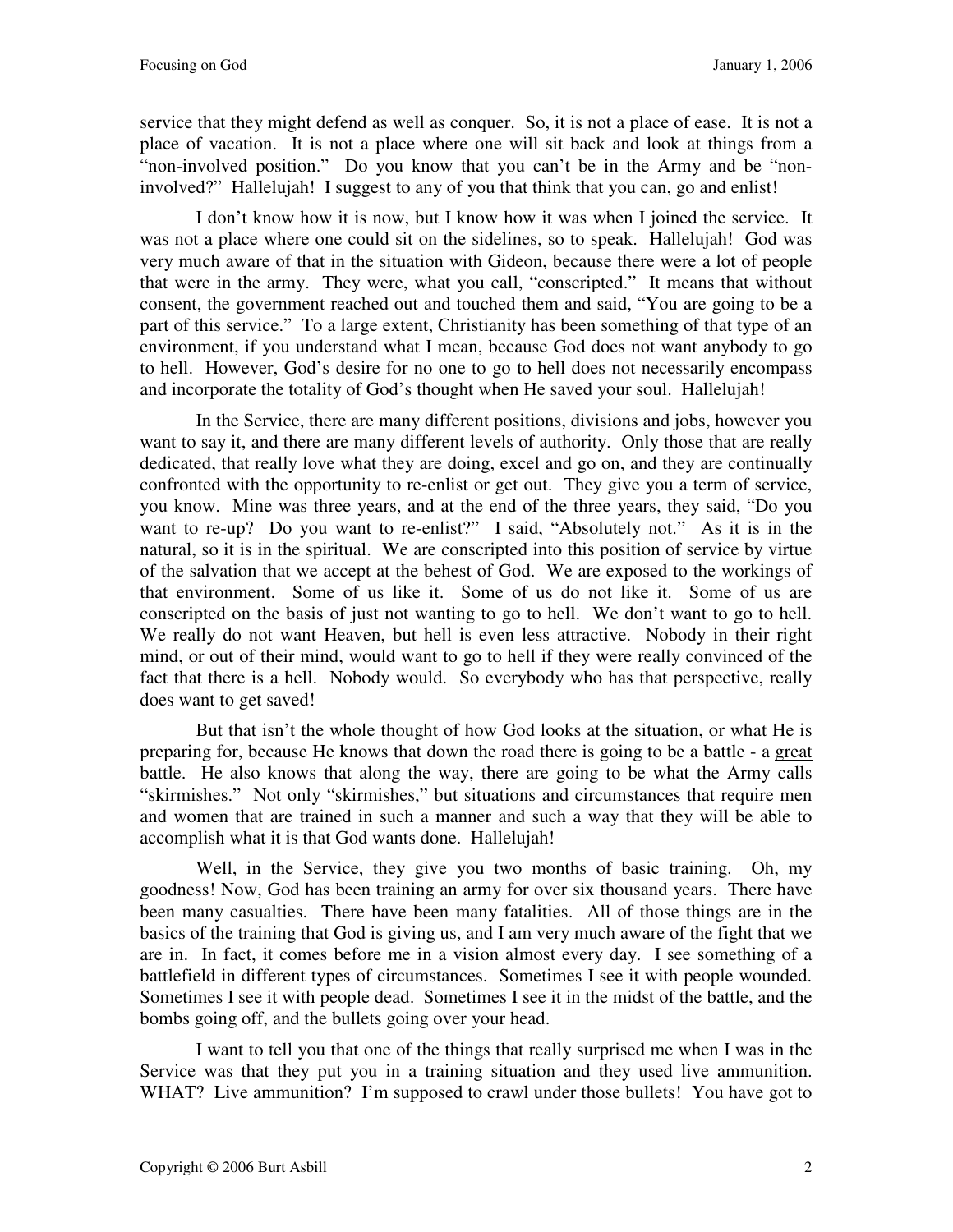be kidding, somebody could get killed!! You talk about "friendly fire"? I don't know how close those bullets really were. They could have been up there ten feet, but when you are down there, face in the mud, crawling through the dirt and under the wire and all of that, and you hear the "ZZZAAAPPP!" you don't have any idea how close the bullets are! That is what it sounds like as the bullet, the lead, is splitting through the air over your head. Of course, they also have charges planted in the ground. You are not near those charges, but they don't tell you that and when they go off, it is like you want to jump from where you are all the way back to where you started. We do not look at Christianity that way!

Some of us are really kind of trying to just make it through to the end. Just trying to hang on, in some manner or some fashion, until we can walk out our time schedule and meet the Lord with some sort of comfort, some sort of confidence that we are going to be in this land of euphoria that is called Heaven. Some of us may well have that type of experience. You probably will make it into Heaven, and you probably will be very thankful that you are there. But I am aware that there is a higher calling, there is a greater election, there is something that God is pressing upon me with regard to the responsibility that I personally have and the opportunity that God is giving me.

You know, I really can't preach about you, because I really don't know what your situation is. However, it seems like every time I preach about me I get into trouble, because when I begin to tell a person about something that God is dealing with me about, it seems it is quite apropos to their situation. Then, because they don't like to hear it, that person takes it and twists and turns it and then uses it against me. I guess that is one of the things that I have to live with. I am by no means exalting myself, or putting myself in a place that would exalt me above anybody else. *I know what this fellow is made of*. Do you know that God has a way of keeping me humble? Anytime my balloon gets over two-and-a-half inches He pops it. So, I have an understanding with regard to that.

Quite frankly, I don't have anything else to give you other than what God speaks to me by the Word and how it has related to my own life. The fact is that He has called me, put me here, and given me what He has given me and the demand that He puts upon me is that I share it with you! It would be very easy for me to sit back there - well, I say very easy, sometimes it is not as easy as it is at other times - to sit back there, in my chair, and let someone else carry the burden, carry the responsibility. But the fact of the matter is, here I am and here you are. So, there is something in the heart of God that He is laying upon me to give to you.

I remember that quite some time ago, I had a dream. God has been bringing this dream back to me again and again and again, and in certain situations it comes up before me very vividly. In this dream, I had been in a big battle. It was a massive battle and we had won. I was almost utterly, totally exhausted. I had this big, huge sword. As I think about it, I don't know how in the world I would have ever wielded or moved this sword, it was so huge. I had my arms up over the cross-member of the handle (hilt), and I was so utterly exhausted that I was leaning upon the sword. As I was leaning there, I was looking around the area in which we had been fighting. We had WON, but I was too tired to be dancing or jubilant. Inside of me there was a joy that we had won - but it was tempered with a sorrow. It was tempered with a grief which I have never understood. You would think that he who died, died in the Lord. You would think, "Well, praise the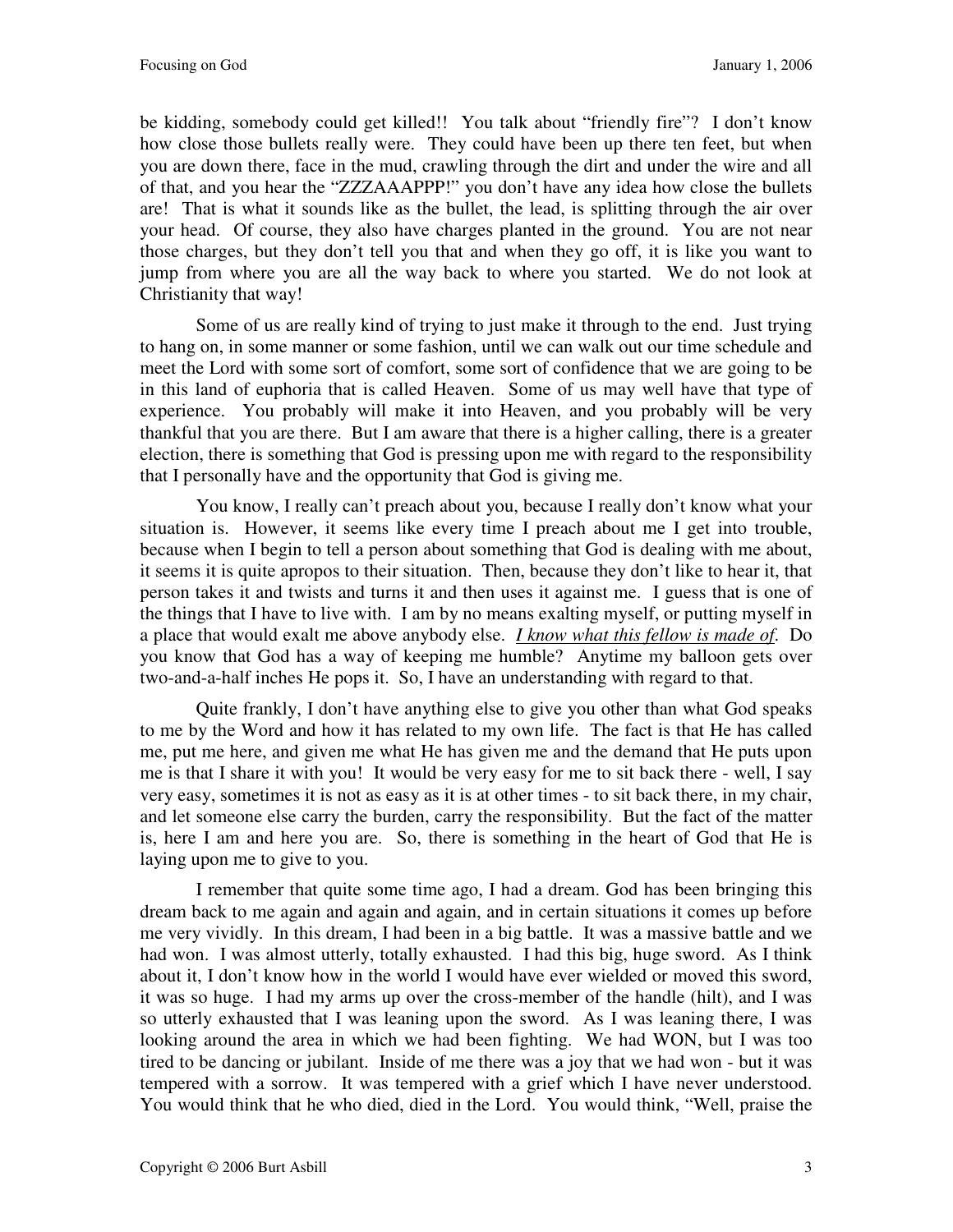Lord! They are with God." but there was something of a sadness in my soul as I surveyed the carnage around me. Many were dead on both sides. As I looked out, I could recognize certain individuals - not by name, or face, or figure, but by the fact that I knew that they were my comrades in arms. Maybe it was by the way they were dressed, I don't know. Nevertheless, many of them were slain, and there was something of a sadness, almost like David when he heard the news of Jonathan being slain. It was much like the situation with Brother Hubert's wife. The scripture that came to me was of a lament, and a sense of sorrow in David's soul over his loss of Jonathan. As he began to meditate upon the fact, not only of Saul, but of Jonathan's death, I think David mourned really more for the sake of Jonathan than Saul. Yet David knew of the unction, the anointing that was upon Saul's life, and it was on the basis of that unction and that anointing and that divine selection and calling of God that there was something of a deep, deep sorrow within his soul. Hallelujah!

I am not a person that is given to weeping, but I have had something of a spirit of weeping that has been on me for many, many months. Something can happen, or somebody does something, or somebody moves in a certain way and something down in my soul stirs, and I've got to fight it, because sometimes when it happens it can be very embarrassing to me. You don't want people to think that you are some sort of sissy or wimp, or wimp out and begin to see the tears running down your face. Oftentimes I have to get away by myself in order to get hold of myself and to get control of my emotions.

I really believe that it has something to do with where we are, what we are involved in, and the things that are going on. It has to do with the concern and the care that God has for the Body, and the destruction that is coming upon the face of the earth, and that we do not seem to be in a place of cognizant awareness that there is tragedy up ahead. There is not only victory, but there is tragedy. Hallelujah! Hallelujah!

There is something that happens to soldiers in battle. There is a camaraderie and a brotherhood. When they communicate with each other and come back together after finishing their time in the military, there is something that flows between them. There is a strengthening, and a camaraderie and a brotherhood, because they survived in the thing together and they did what was appointed unto them to do. We don't readily see it as much in the natural, as we would in that type of army/war situation.

I have had the occasion, in the last couple of weeks or so, to see some little segments of the History Channel. They have been showing the invasions of Guam and those little islands around Japan. They began to show the loss of lives, the blood, the guts, the tears, and all of the things that were going on for those men to do what they did so that you and I might have what we have today. You know, many of those who died did not realize the totality of what they were fighting for, but there was something of an attitude that they had with regard to each other. I can guarantee you, when some of those men that fought their way up that hill and made it, there was something that was welded, something of a merging of their souls together that would endure the elapsing of time and distance. I'm telling you all of this because I believe that you and I are coming into such a situation. I believe that the church, with regard to humanity and the things of God and the things of the world as far as Satan is concerned, is coming into an aggravated situation. Hallelujah!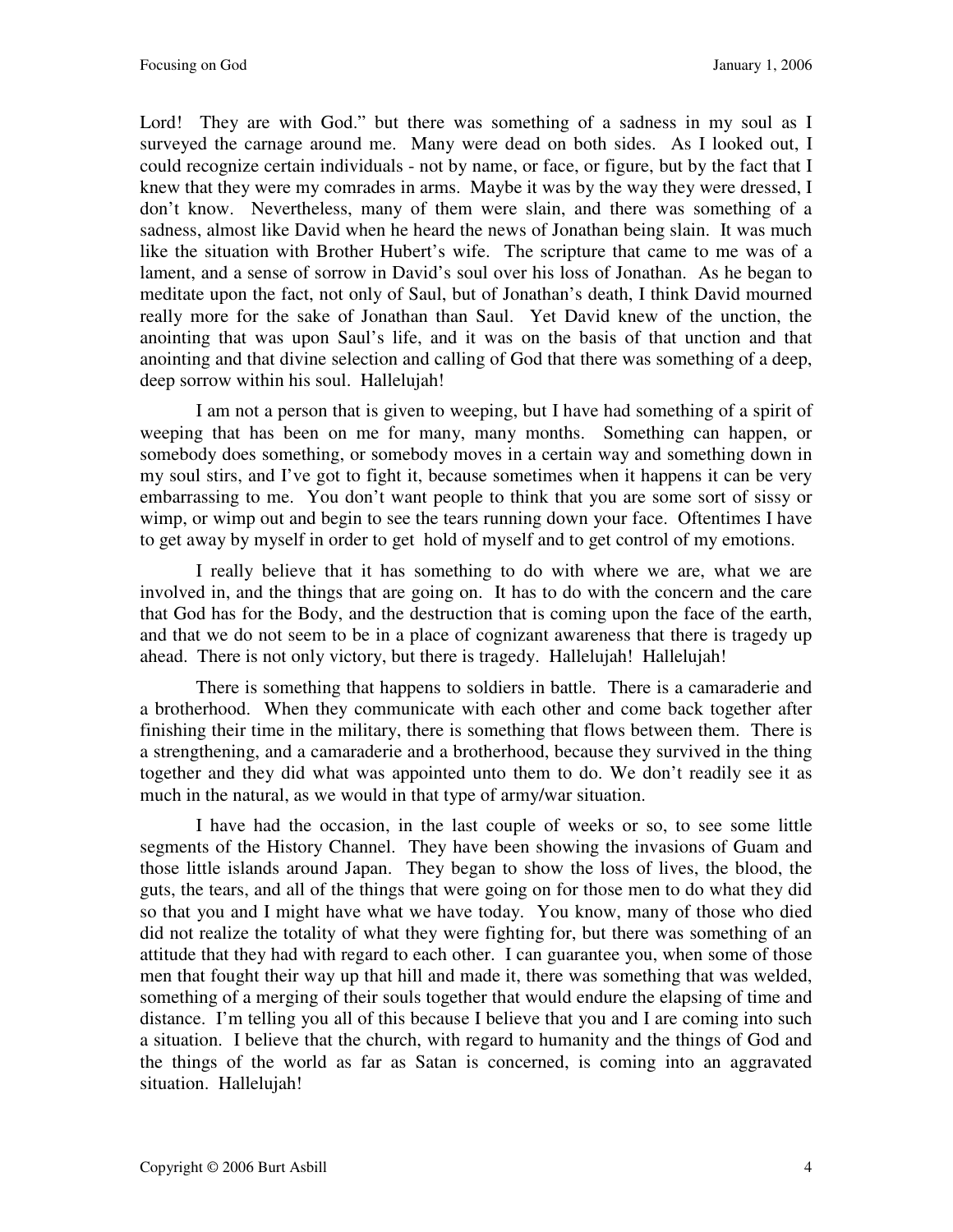There are many different levels of support, as well as confrontation. Sometimes the support at the back of the lines find themselves, because of the lack of resistance, a little less mindful of the jeopardy of the situation. Sometimes we think that it is more abstract and less of a reality because of the spiritualness of the circumstance. I use the word *abstract* for the spiritual part*,* because as things go on as they have always gone in your place of business or home, it seems as if it is the only reality with which we have to deal. I mean that you are not aware that out there on the front lines someone is lobbing mortar shells and bullets are flying. At least, we are not aware until they hit in our vicinity.

Caesar had this concept, and it came from the devil. It is to divide and conquer. If you can divide, you can conquer. He does it in the home. He does it in the church. He does it in the political arena. My goodness. Hallelujah! He does it all around you - in your job, in the things that you are involved with, in the people that you know. It is always working - divide and conquer. Divide and conquer! He works to bring some sort of wedge, some sort of intervention, some sort of conflict, some sort of contention by which two parties cannot come into an agreement.

There were many different people on the battlefront in World War II who had a viewpoint that was probably different than their commander's. That did not keep them from having to do what they had to do. WHY? Because there was an authority over them that was greater than what they perceived or didn't perceive, what they thought or didn't think. There was something of a greater demand, commitment or position of responsibility, than the position of the individual right or space in which they existed.

Can you imagine that? A man dying for you and me so that we could have liberty and right of choice - by having no choice but to die? Because, let me tell you something, if you didn't do what you were supposed to do, when you were told to do it, it was considered a treasonous act. Isn't that right? It was a shootable offense. They didn't mess around with you. *They did not mess around with you*. They brought you in. They put your peers, the officers in charge, in front of you and they gave you a trial. If you were found guilty, they didn't put you on kitchen duty for two weeks. They took you out and they shot you. There is something very Biblical about that, don't you think? I think that there is something very Biblical about that. Now, they have the ACLU - the Civil Rights Union, and all these other people that rise up and do all kinds of things and have law suits and are splashed all over the TV. If that kind of punishment happened now, they would be crying impeachment and Grand Jury investigations. But back then, they did what they needed to do. They took you out and they shot you. BANG! How about that? Where is your appeal? I think there is something very Biblical about it.

God said there were certain offenses that a person could commit that were what? Stone-able offenses! Hallelujah! Now, you can talk to me about the grace and the mercy of God and all of that. That is all well and good. We don't take people out here and stone them. That is not our position or our responsibility, but I want to tell you something. There are principles, rules in the Spirit, and when you go against them, there are consequences.

I don't think that God has changed His mind, do you? I don't think that the God of the New Testament is any different than the God of the Old Testament. Do you? Isn't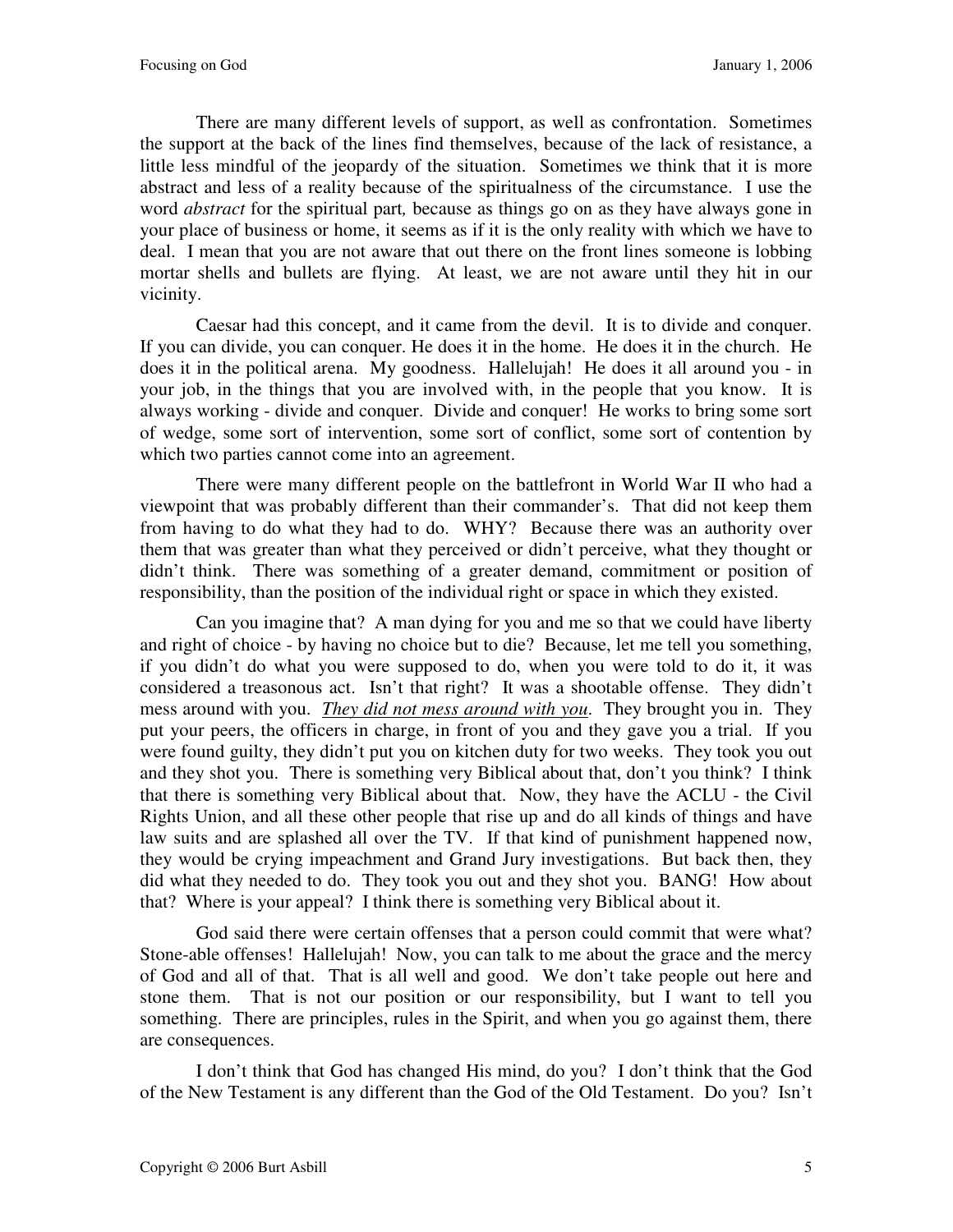there something of a severity of God? The Bible says that it is a fearful thing to fall into the hands of an angry God (Hebrews 10:31). If it were not so, then why does the Bible talk about the wrath of God? Doesn't it talk about the wrath of God in the New Testament, and especially in Revelation? Doesn't it? Maybe I'm getting another book all mixed up with it. It seems to me that God is talking about the wrath of God. What about the scripture that we sing? It says, I love righteousness and I hate wickedness (Psalm 45:7, Hebrews 1:9). Now, do you think that the word *hate* in the Hebrew (Old Testament) is different than the word *hate* in the Greek (New Testament)? You know, Jesus brought forth a definition of that word. He said, "He that hateth his brother is guilty of murder," (I John 3:15) and yet, God said, "I hate wickedness." That means that there is an attitude in God, where God works in a manner to eliminate or eradicate that position of wickedness. Hallelujah! Hallelujah!

This Word that we teach in regard to sonship and the calling and the election that is for an elect people - oh boy! I'm not saying that we are it! Come on! I don't know that we have ever, ever, really ever given that impression. But it seems to be that there are some that think that we are saying, "We are IT." I'm not saying that! God is immense, God is great, but whoever has this Word of sonship is called, is elected! There is something very special about them. There is something very special in the heart of God about them. God is doing whatever He can do to get them to the position that He wants them to be so that they might fulfill the will of God!

Unfortunately, not everybody makes it through Boot Camp. Hallelujah! Some of those that didn't do so well in boot camp, usually and quite often are the first to lose their position, lose their place by doing something foolish. When somebody said, "Jump!" they decided that they weren't going to jump. When somebody said, "Run," they walked, when somebody said, "Stay," they left.

When I was in Boot Camp, you didn't have any rights. You were not considered an individual. Your position of personal preference wasn't even considered. Your individual personality was something that was a detriment to the will and the thought of the whole. When they said, "Jump," you jumped. It wasn't a question of, "Where? How? When? Who? How high?" You just jumped, and hoped that you jumped the right direction! And there were consequences if you didn't jump.

I remember one night when we were out. They had woken us up at two o'clock in the morning. We had put on full pack, it was about forty pounds, and that M-1 rifle, which they don't have any more, but it weighed nine-and-a-half pounds. By the end of the march, you thought it weighed twenty-five-and-a-half pounds, and you thought that pack weighed about two hundred and fifty pounds. I remember that there was no room for excuses or for being excused. What they wanted was obedience and blind obedience at that. You were a part of the team. This was an exercise that the team was going to do. Therefore, you had to fulfill your part.

We had this drill sergeant, and he was a very black man, which, to me, at the time, made him all the more intimidating. He had been in World War II. He had been in the Korean Conflict. They called him something like "the Fox." His eyes were always bloodshot. It wasn't that he was a drinker or anything. The white around his eyes was just always red, red, red, and it always reminded us of the devil. I wonder how that was?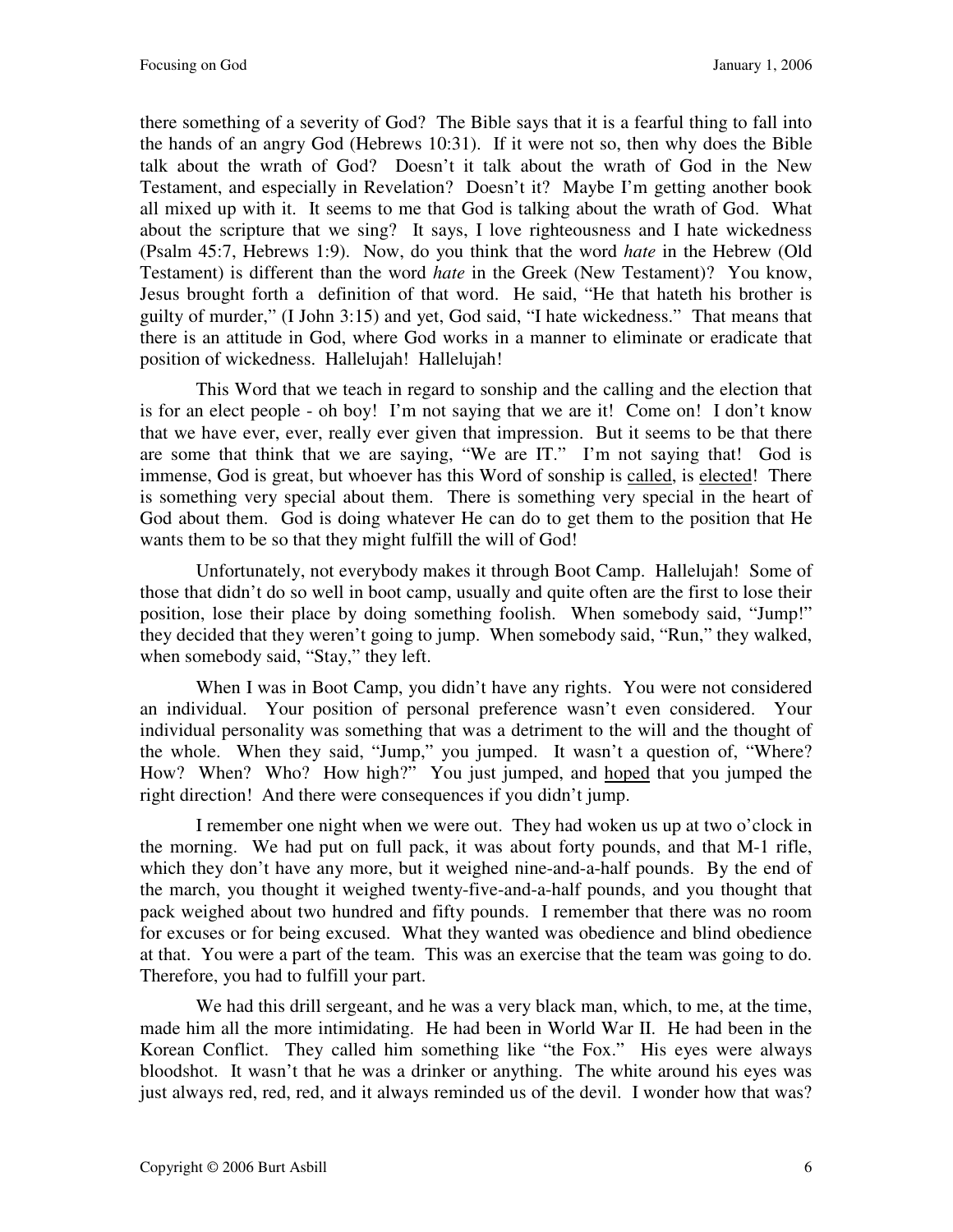His name was Sergeant Sanford. Oh, my goodness. You know, on his wall in his office, he had all of these war scenes with his buddies and his comrades. So you had this deep, I won't say respect, but boy, you were afraid of this guy.

I remember one night they called us out and we were marching along. I had this cough and I was trying to do everything that I possibly could to keep from coughing, because I knew "he" wouldn't like it. I was in the middle of the ranks, you understand. We were in a kind of loose formation in a squad going down this road. There were several men on this side of me. There were several men on the other side of me. There were several men in front of me. There were several men behind me. We were not all that far apart, you understand, maybe a couple of feet keeping us in touch with each other. We were marching along and I was trying to suppress this cough. All of a sudden, out of nowhere, this guy (The Fox) was standing over my shoulder, and he said, "Asbill, that cough is going to get you killed one day!" I don't know where he came from. He was like the Holy Ghost. I don't know how he got there and nobody else knew he got there and you know something, I didn't know when he left!

The service that God has, we don't see it, we don't feel it, we don't imagine it. We are comfortable. We can eat when we want to eat in the morning. We can get out of our beds that are nice and warm when we want to; we have the temperature set at a certain temperature.For some of us the temperatures may be colder than others, but nevertheless, there are no icicles dripping off of your fixtures. Hallelujah! We get up at a certain time, and we do not have the perception of the thing that we are involved in. We go to work at a certain time. We expect a check at a certain time, and if we don't get that check, we get upset. Don't we? Then we go down to find out what the problem is. We don't look at our situation as a combat situation. We don't look at our situation as a situation that is detrimental to our position, to our place in the Spirit, that there can be casualties because of our lack. A casualty around us or we ourselves can become a casualty, or even a fatality. Hallelujah!

If you had any other gospel or just any segment of the gospel, other than that which you have received, then you could not be held accountable. But the fact of the matter is, there is a Word that you and I have heard, (at least, I hope you have heard it) about the position and the calling of our election. Whether you believe the world is coming to an end or not really has nothing to do with it, because even the heathen, world economists, world politicians, know that we are living in perilous times. I see it all the time: in news articles that I read, in lectures that are given by commentators. And not only that, but - I think I mentioned it before, but I'll mention it again, because it is really something quite astounding to me - many news commentators are now saying that we are in World War III. Has anybody heard that besides me? They are saying that we are in World War III! And everybody knows that somebody somewhere is going to set off an atom bomb.

You think a man that can strap a bomb to his son or his daughter, teach that son or daughter to go into a place where other innocent people are living and pull the string, and blow themselves and everybody else up without a thought wouldn't set off an atom bomb? Where is human compassion, where is the restraint? What kind of sense or position of responsibility does that demonstrate? What kind of thought do they have with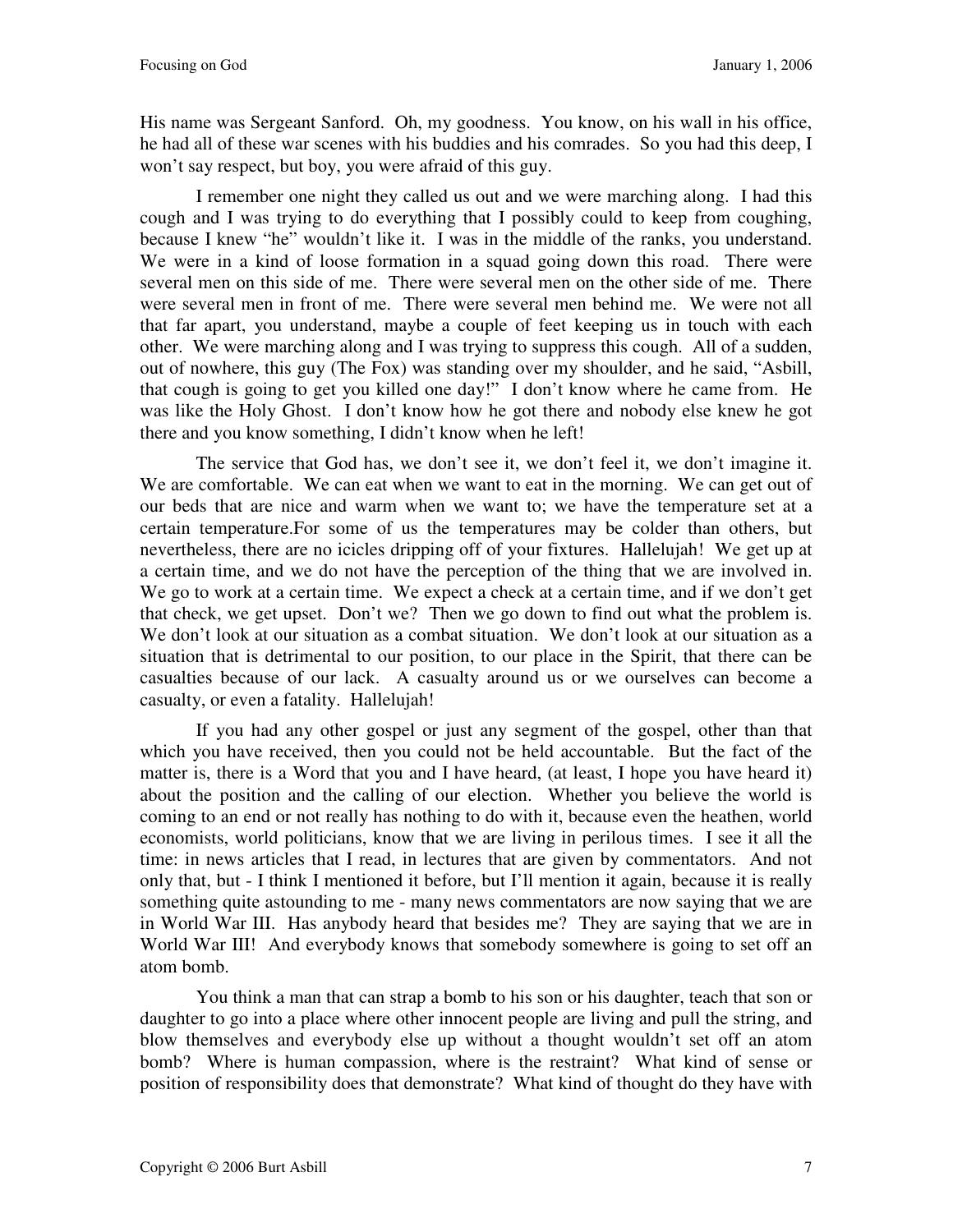regard to life in general? Do they have any? Absolutely not, none at all. Why? Because God has been eradicated from their consciousness.

Maybe you don't see the same things that I see. Maybe you don't read what I read. I'm not talking about things that I've seen in the Spirit. Right now they are saying that there are at least two, maybe three, suitcase bombs, nuclear armaments, in the United States. That is what they are saying. I didn't say it! I didn't say it! I didn't prophesy it. I heard it in many different places in the news that is being given out in the political arena, on the major news networks. It is on the internet that there are two, possibly three nuclear bombs. And do you know what they are doing? They are using the heat searching, infrared satellite, especially around the capitol. Have any of you read that article? Around mosques, but especially in the Washington D.C. area, they are scrutinizing with this radiation detecting technology to determine whether or not they can find some nuclear device in that arena. Brethren, here is another thought. It is not a question of *if*, it is a question of *when*. How many of you have heard that? They are saying that it is a question of *when*.

What do you think all of this says with regard to the time we are living in and the Word that we have received? Now, you can hope to go home to be with the Lord before any of this happens. Praise the Lord! I don't have any qualms or quibbles with you if that is your desire. Praise the Lord! BUT WHAT IF - what if you are called? What if you are elected? What if your responsibility is not to think about how you would like to live your life, and how you would like to marry, and how you would like to grow up and have fun and be happy? WHAT IF, in all of that, your calling, your election, is to stop the thing that is supposed to happen? The Bible says that there IS a people. Are you aware of that? Are you aware of the thought, that there IS a people? I suggest that if you are not aware of that thought that you go into Joel. Go into Joel and begin to read the story about God's army.

How many of you know that when Joel chapter 2 speaks about God's army, that it is talking about an end-time people? Are you aware of that? Are you in agreement with me? Do you believe that God has a people? Okay! How about Armageddon? Do you think that's a spiritual fight in the spiritual realm? Well, yes, it is, but do you think that is the only thing that it is talking about? What do you think it is talking about? It is devil people fighting God people. Is that not a battle? Is that not a fight? Is that not a place of natural conflict as well as spiritual? Hallelujah! We, for the most part, do not necessarily have that thought. Oh my. Yet it is this very thought, the very intent of God that is working in this realm we call time. Now, the devil is going to do whatever he can do to make you go AWOL. You really don't have to go somewhere to be AWOL. You just have to think something other than what is really pertinent with regard to the end-time, the place that you are in, and the Word that God has delivered to your soul. That, brethren, is exactly what the devil did to Eve.

Some of you have some plans that stretch out there for years in front of you. Quite frankly, I don't believe we have years. I believe that you need to go to God to find out whether or not that is indeed the fact, because if it is not the fact, then whatever it is we are expending our efforts in concerning those issues is wasted energy. It is not being funneled or channeled into the thing that God wants to have done so that you and I are in the place that we need to be. I am speaking to you out of Romans chapter 12 and the first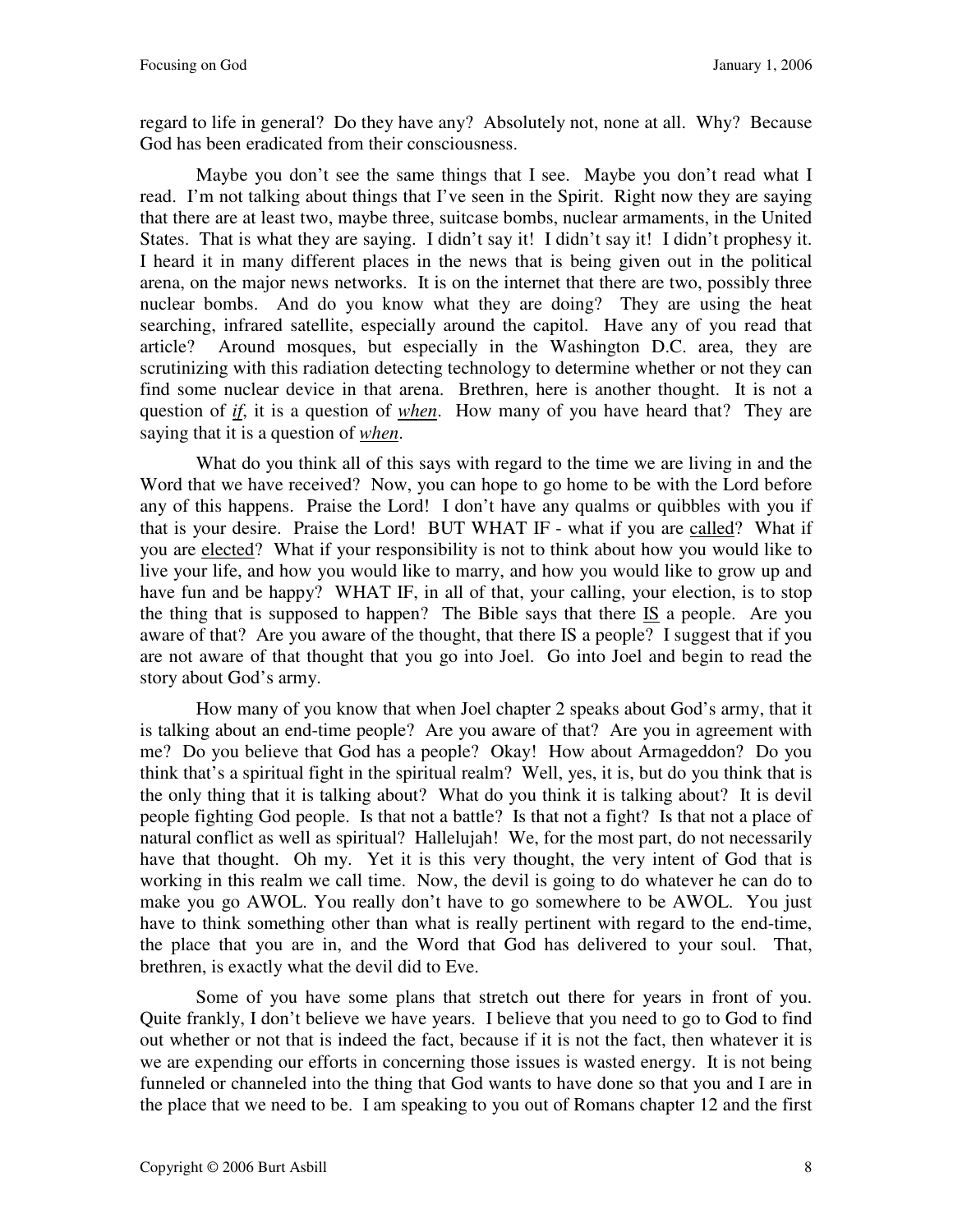verse. It says, *I beseech you therefore, brethren, by the mercies of God…* The mercies of God, that God continually stretches out His hand.

How can I say this without saying the wrong thing? God likens life and living as a cup, and there is a cup of wickedness that the Bible speaks about in reference to humanity and the place of its position and pre-eminence, a place where it comes to fullness. He talks about that cup as being a cup of iniquity. If I am not mistaken, in other places He, God, refers to it as the abomination of desolation. God's attitude to the cup when it is half full is different than when the cup is full. When the cup of wickedness is full, what is God's response? "It's time to do something!" Man's cup, you can look back through history, Biblical history, and see when the cup was full, back in Genesis. It says that the wickedness of man came up before the Lord to such a degree, to such an extent, that God said, "It's time for Me to do something!" (Genesis 6:5).

Now, I ask you, did that mean that God did not love everyone, except for Noah? We have this kind of wishy-washy understanding of the love of God. Hebrews tries to define it for us. It says God purges His sons (Hebrews 12:6-7). Purges - now, come on that is not my word. I didn't write it. If you don't think that it means what it says, I suggest you look it up in the Greek. Look it up! It means "to chastise severely." Look at the scripture found in Malachi chapter 3. Refiner's fire and fullers' soap is no light affliction (Malachi 3:2).

If that isn't enough for you, go into John. Those whom God loves, what does He do? He prunes. John 15 says that He prunes (John 15:1-2). Have you ever watched a pruner prune a tree? Have you? Have you ever watched a pruner that really knows what they are doing prune a tree? You would think that they had killed it. Well, you can go right out here in front of the building and look. I got through pruning those trees not too long ago. There was a big pile of brush! But God says, "I prune." "I prune." Sometimes I am out there with those shears and I am cutting away and I am thinking, "My goodness. Well, I hope this tree makes it." Do you know, they always seem to make it? How about one of those big standards there, and you start sawing away to cut it off? But you are not sawing it off just because you want to saw it off. You are doing it because the way that it is doesn't meet with your vision as to what the tree should be. You are purging it; you are pruning it, so that it might do what? So that it might produce more fruit, and because it must fit the form that you have in your mind as to what it should be. Do you know that if you don't prune a peach tree the way that a peach tree is supposed to be pruned, it will not produce the fruit for you that it would produce if you had pruned it like you were supposed to prune it? Did you know that? It won't produce much fruit. It won't produce as much fruit as it would have had you done what you were supposed to have done in the beginning. Hallelujah!

You know, pruning is a very interesting topic and I like it. I have learned a lot about pruning. There are certain trees that you prune certain ways, and certain trees that you prune other ways, depending on what you want the tree to do. Hallelujah! A peach tree is pruned so that all the fruit grows down. Have you ever looked at the top of one of these trees and there is one of these big ugly knobs at the top of the limb? The reason that they can do that is because every year a peach tree will always produce fruitwood *wood that makes fruit*. Not all wood makes fruit. Some of the wood produces leaves and other things. So, you prune a peach tree differently than you would an almond tree. An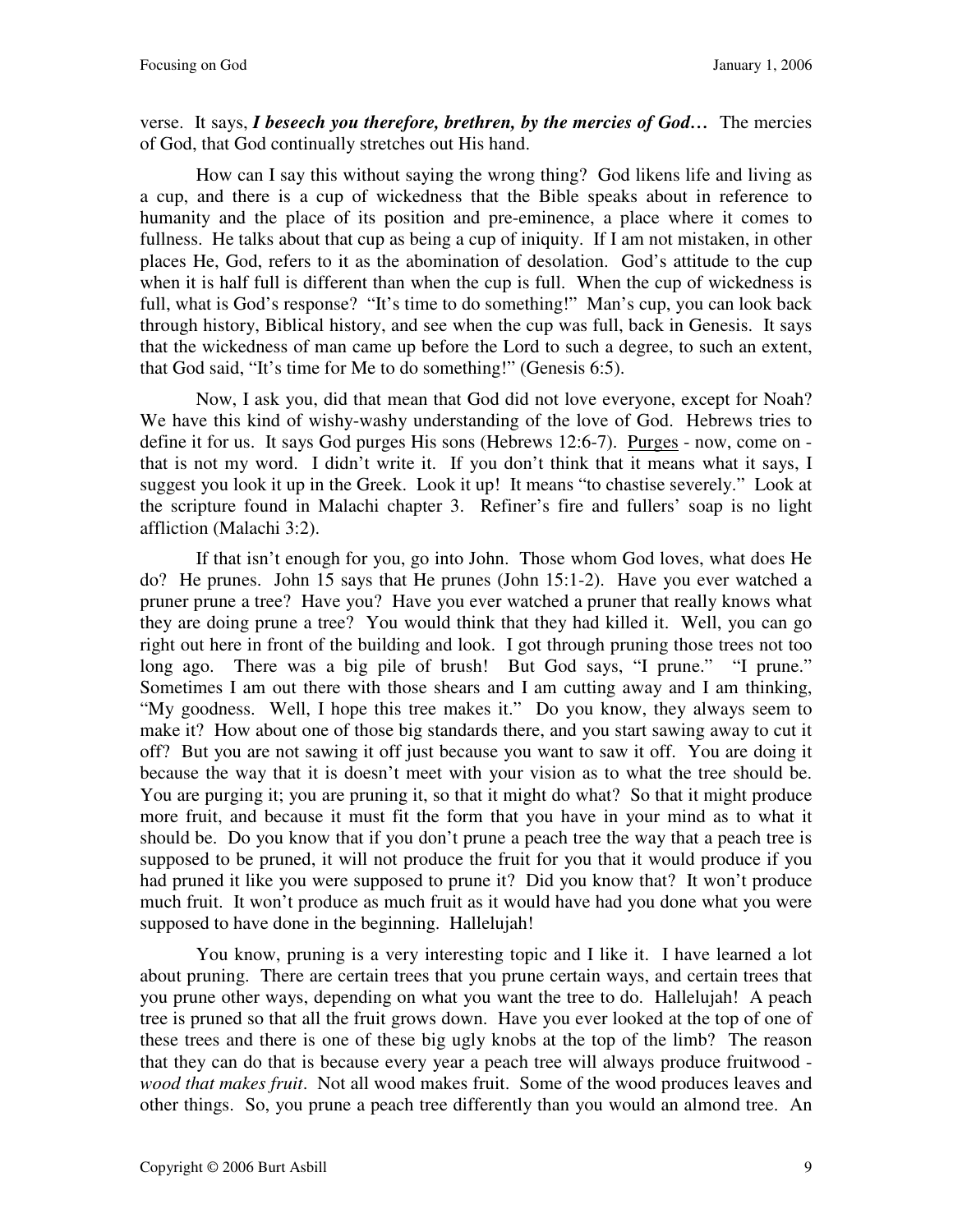almond tree doesn't reproduce wood that produces fruit. Hallelujah! So, you have to be careful how you prune the almond tree. With a peach tree, you can just go in there and chop off the top of it, and it will produce for you. An almond tree, you want to shape in a certain way, you want it to be able to get a certain amount of light and all of those things that are pertinent to growth and development. But you have to be careful not to cut off those branches that produce the almond, the fruit. If you did, then all you would have is a nice looking almond tree but nothing to pay for it. The Bible says that the husbandman wants the fruit (James 5:7).

I think an almond orchard looks much prettier than a peach orchard. I think a peach orchard looks much prettier than a pear orchard. Have you ever watched them prune pears? They go in there with these buzz-saws. They go out with these huge buzzsaws that extend out over the top of the trees. They just drive down the row and cut the tops off of the trees, because they don't want to have to use ladders to pick the fruit, and they know that all the fruit will be produced on the lower boughs. That is what they do. Have you ever gone and looked at an orchard? I go and look at an apple orchard when it is pruned right, and I'm almost embarrassed because everything is so exposed. Everything is so exposed and chopped off. Everything is chopped off and exposed. Everything is pruned differently, so it depends what kind of tree you are pruning, but we are trees of righteousness, the planting of the Lord (Isaiah 61:3).

You know, we lived in an area of the central valley that had hard-pan for probably three or four feet down. So, when Dad would go in to plant a new area with almond trees, he first went in with a backhoe. It was very expensive, but Dad did it, because he knew that at the end of the day those trees would do a whole lot better than what they would if you just dug a little two foot hole, stuck it in there and tamped the dirt down. He would go in with a backhoe. He would go in, dig down and he would always say, "Now, be sure that you punch through the hard-pan." It sometimes varied in the different places that you were at. Some of it was at one foot. Some of it was at three feet. Sometimes it was down as far as five feet, but Dad would say, "Go down, break through the hard-pan." So the guy would go out there with the backhoe. He would dig down, dig down, dig down, acres and acres, day after day. He would dig it down, fill it up, dig it down and fill it up.

That sounds like the Army. If you don't think they made us dig holes, you are mistaken. They did. We dug big holes, and they would just say, "Keep digging." So we just kept digging. You didn't stop digging. You would dig and throw the dirt and the other guy would get the dirt and throw it out of the hole because you would be so deep that you couldn't throw it out of the hole. You just kept digging. You didn't stop digging. You might say, "Can I stop now?" That was a sure sign that you would be working another two or three hours. You just did what you were told to do. Believe you me, you didn't do it with a bad attitude! If you got an attitude, everybody else paid for your attitude. Let me tell you something. You didn't get an attitude very often, because you were not living with Christian people. You were not living with forgiving people. The next night when they were to forgive you and say, "That is all right, don't do it again," you were more apt to have a blanket party given to you so you didn't argue. Whenever you make the platoon run for two hours straight with no break because you had a bad attitude – what do you think the attitude of the people around you is going to be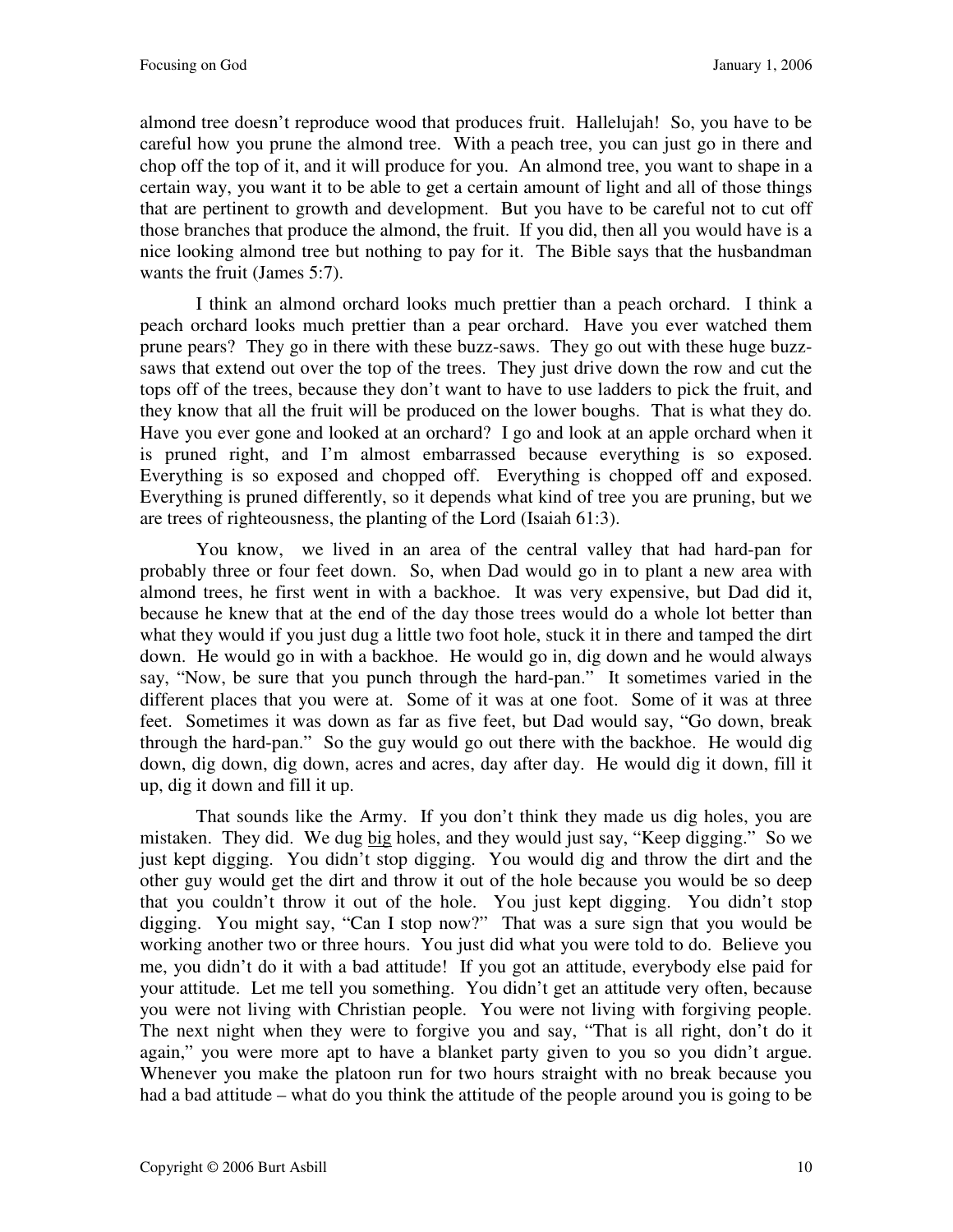with regard to you? Not very good! So you did everything that you could to keep smiling. Oh, hallelujah!

You know, I am in airports a lot and I travel around a lot. Sometimes we have a lot of time to sit while we are on airplanes, so I kind of watch people, you know. It is no different when I am in service sometimes. Not too long ago, while I was in a particular place, I was noticing the musicians' faces during the praise, while they were moving in the Spirit, and the Spirit was moving. Now, they were either in deep spiritual concentration, or in supreme agony. Maybe it was both. I'll give them the benefit of the doubt, maybe the Spirit of conviction was working so mightily in their circumstance that all they could do was grimace. I mean serious, somber. It just kind of made you want to squint your eyes and grit your teeth when you were watching them. We were singing about the joy of the Lord, being victorious in Jesus, and moving on in God. We were singing about all those good things, and yet there was this look of pain and uncomfortableness that was on the faces of the musicians - or else there was just nothing, nothing, nothing, nothing at all. No expression, the face was blank. It makes you want to get up and try to make everybody smile.

There should be some thought or something about our position, our place of service, and there should be something of an expression that is on our faces to give evidence to the joy that is in our hearts, especially with regard to our calling and the election. Not a grimace! It is not just the musicians. Please, I'm not picking on them. At least, I don't think that I am. It is just that there is kind of that attitude that is in the midst of the congregation. It is like this morning in the singing of the song,(it was not this morning that I was talking about) "Our God's a God for Whom Nothing is Too Difficult." That is kind of a shouting song, or at least, that is the sense that I have in the Spirit. It is a rallying song. Don't you understand what I am saying? "MY God." I'm talking to you about "MY God." "My God is a God for whom nothing is impossible! Nothing is too difficult! He can outshine EVERYTHING!" It is like, "Well, my Dad can do anything!" Have you ever heard two children talk about their mom or their dad? You know, "My dad can do ANYTHING! He is strong and he is vibrant and he loves me!" There is just something about the relationship that a parent and a child have. If the relationship is a good, solid relationship, as the son or the daughter begins to talk about that relationship with something of an effervescence in their life and a joy that is in their heart, there is something that is demonstrated in the face and the voice of the one that is speaking when they begin to speak about this individual that they call "Father."

"MY GOD IS A GOD THAT CAN DO ANYTHING." Do we really believe that? Do we really have that fact established within our soul? If we don't believe it, we need to get before the Lord. Now, I'm not talking to you to condemn you, or to bring you into a place of depression. What I am hoping is that I will encourage you to examine your position, examine your relationship. Examine what Word it is that you and I are perceiving and following after. If you don't believe that it is the Word of the Lord, then it is time for you to do something else.

Now, I didn't tell you to get out and leave. I didn't say that. What I said is that you have to know what it is that you believe! Do you really believe it? Do you really believe it? If you really believe it, what is the consequence for not doing what you are supposed to do? Because, quite frankly, it is the same as being in the Army. We are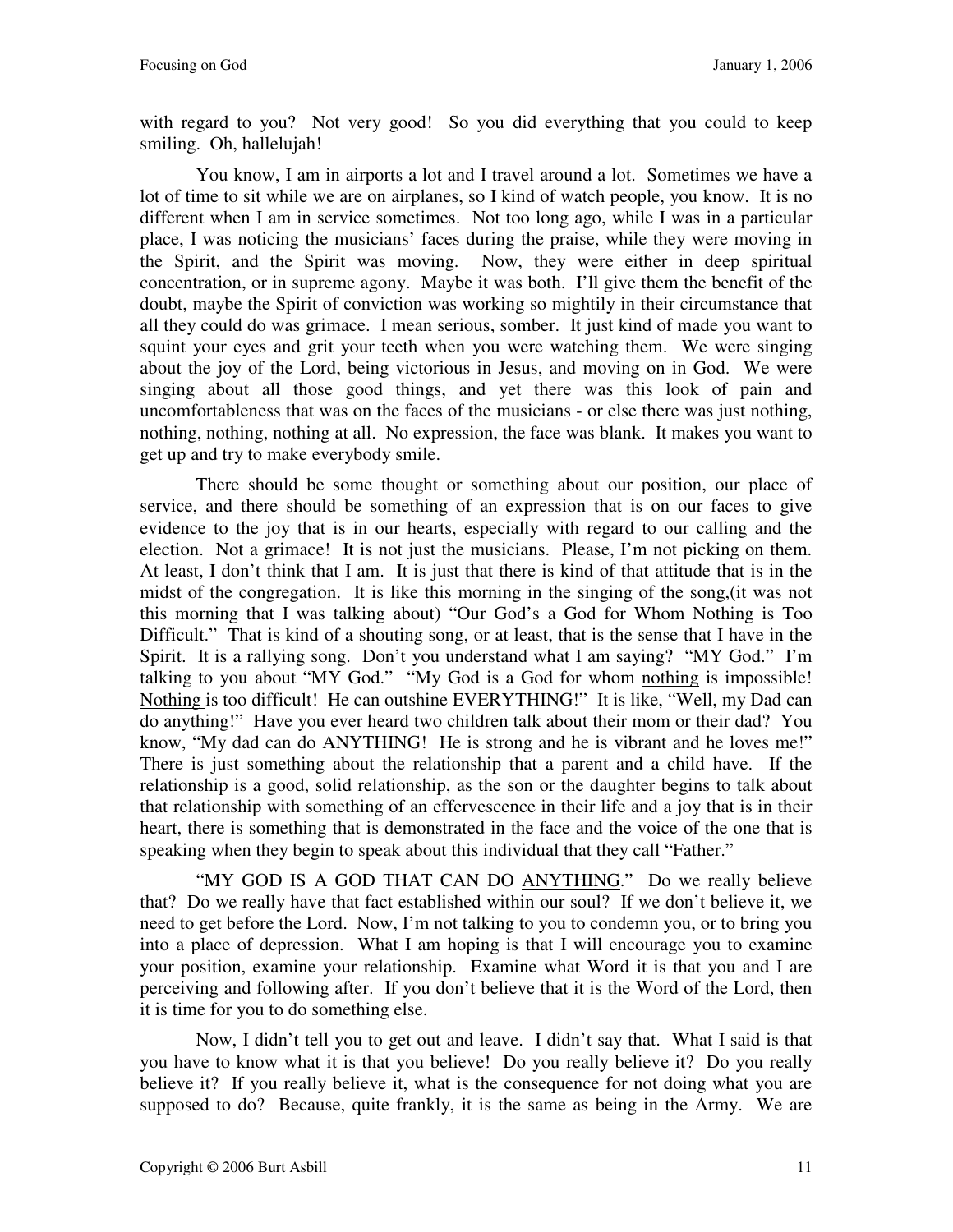inducted in the army, in the army of God. Don't we have a song about the army of God? "We are in the army of God." My goodness, when the bullets start flying, we want to be in the choir, and not in the army. We want to be in the support company and not on the front lines. Sometimes the support becomes the front lines. Because, you see, the enemy is not bound by the Geneva Convention. Doesn't it always amaze you how they enforce the Geneva Convention on the United States, but any other country, the principality or power seems to be absolved from that position, from that place of responsibility? I find it ironic. Everything that we are being accused of is what they do. Tell me, what kind of justice is that? There is no justice, because the devil doesn't have any boundaries. He is prince of this world. What justice can you expect from a devil?

That means he's not only prince of Afghanistan. He is not only prince of Iraq. He is not only prince of Iran. "Oh, that's the devil's country." Oh no! He is prince over the power of the air wherever you are from. Dubuque, Platteville - he is prince of Platteville. It is all the same devil. *Wherein in time past ye walked according to the course of this world, according to the prince of the power of the air, the spirit that now worketh in the children of disobedience* (Ephesians 2:2).

Now, let me ask you something. Do you think that his intention or his desire devil, I am talking about - is going to be any different for you in the locality in which you have been planted, than if you were in Iraq? Oh boy, let me tell you, let the bombs go off in America; then, after the smoke clears, see who is still standing and protesting - if you can find them, because there is a spirit of cowardice over the land, much to our shame. It is much to our shame, because of our position as a people, the place that we have, "one nation under God." God help us. There is a spirit of cowardice that is upon the land, and it is not only over the land, but it is upon the church! The church has lost the tenacity and the position to stand up and to say, "Enough is enough!" In fact, they are going to put those who insist on being righteous in jail. They are going to put all of them in jail and into wards.

It is 2006. Just leave the church out of it and look at the political arena. Given the reality of the circumstances politically, geographically, and the fanaticism that is in the world, how much time do you think that we have for peace and safety? How much time? Do you think that they will never breech our borders? Forget it! They have already breached our borders.

One report that I read said that they had been infiltrating the United States for the last fifteen years. Another different source that I have says that the reason why they are waiting is that they do not want failure, on the basis of the 9/11 success. They want a situation… As a matter of fact, this one guy was saying that that is one of the reasons why they will not use airplanes again (whether they do or not, I don't know) because of all of the implementing of the security and stuff. Maybe that is a lie, I don't know. Given the facts, they want some sort of "grand finale;" they want some sort of success quotient or ratio with the amount of destruction that they can impose and the number of people that they can kill. And they are not concerned about their own. What kind of mentality are we dealing with? They are not concerned about their own. How are they going to be concerned about you or your children? How, if they are not really concerned about their own?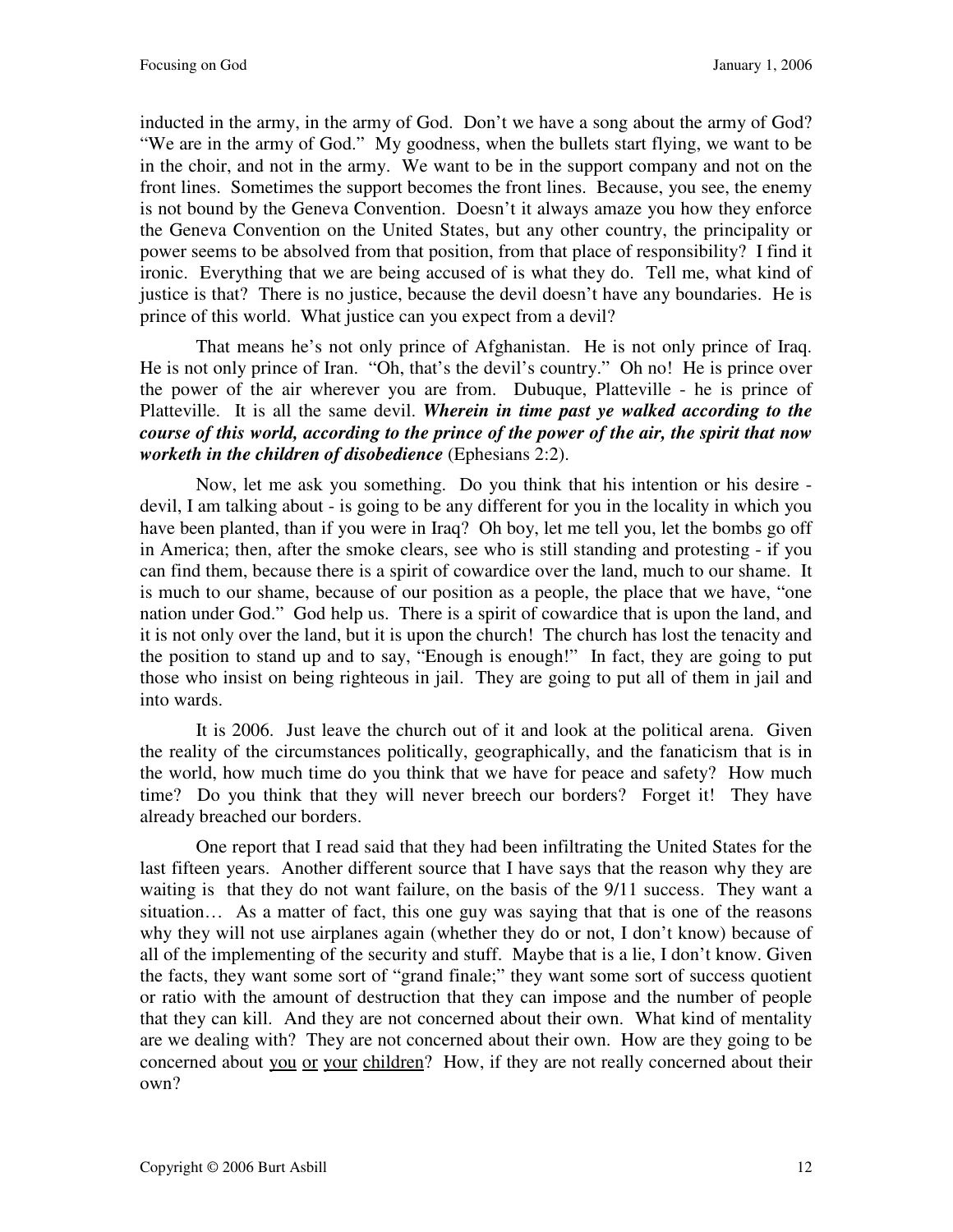The reality of the situation is that you are coming face to face with a diabolical mentality. Now, I am not ethnic pointing, please, because there are many in the United States who are not of that ethnic origin, who have the same capability, and the same potentiality. Look at the gangs, and look at the high crime, whatever you call it. The Mafia, and things of that nature, look at it. They have a cause, they have a purpose, they have a position, and they will expend anything and everything in order to assert that position of pre-eminence. We are talking about the personification of the anti-Christ spirit. We are living in the day of anti-Christ.

I don't know what you read in the news, but I know what I read in the news, and I read anti-Christ. I can listen to commentators and I can listen to lecturers, I can read articles and all of the different things pertaining to the times and the places that we live in, and what I read is "anti-Christ:" anti-Christian.

Now, that doesn't mean that we get out and protest about the unfairness of the situation. What you and I have to do is wake up to the reality of what it is that God has called us to. There is a reason why God gave you a Word, whether it has been one year, two years, twenty years, thirty years, or fifty years. God is giving a Word concerning the fact that there are people that God wants to induct into His army, not on the basis of coercion, not on the basis of His wanting us, but on the basis of us saying, "I WANT TO!"

I did not wait to be drafted, but, of course, my situation was not such that I could necessarily have waited. It was just about the only thing left for me to do. I had no other place to go. My life was a mess. Everything was falling apart, so I just decided to join the Army. Oh boy! Was I ever asleep! But I woke up very quickly! Because, quite frankly, I didn't think that they would let me in. I had a physical disability that should have disqualified me from service. I kind of thought that they would probably find that and then I could say, "Well, I tried, but they wouldn't take me!" I didn't count on God, because they took me anyway. They took me anyway.

We don't look at our situation the way that we should, the way that we need to look at it. I want to tell you something. They gave me a pair of boots that were too big for me. I tried to get them changed, and they said, "It's all right. You have to live with it." Have you ever walked in a pair of boots that were too big for you? I remember putting on double socks. I always put on double socks to try to make them fit. I stuffed paper in the toe. But even that wears out when you are walking twenty miles. I had worn this big blister on the back of my heel, about twelve miles into the march, but I was determined to finish the march. It got so to the point that it broke and then it re-blistered and it broke and it was bleeding in my boot. My squad leader went to the sergeant and talked to him about it. Well, they got a truck and they put some more of the misfits or the drop-outs on it to transport them back to the base. You know, I was feeling very bad about the whole thing. When we got back to the barracks, do you think they gave me consideration or words of commendation? We had a master sergeant, the guy with the walker and the star. Oh, my goodness. That guy chewed me up one side and down the other. I mean, he just literally chewed me to pieces, telling me that it was all my fault, that I didn't change my socks. Well, I did change my socks, but I certainly was not going to argue with THE MAN! Well, all of these things are unfair, unjust in this type of an environment, but yet there is something of a requirement that is put on us with regard to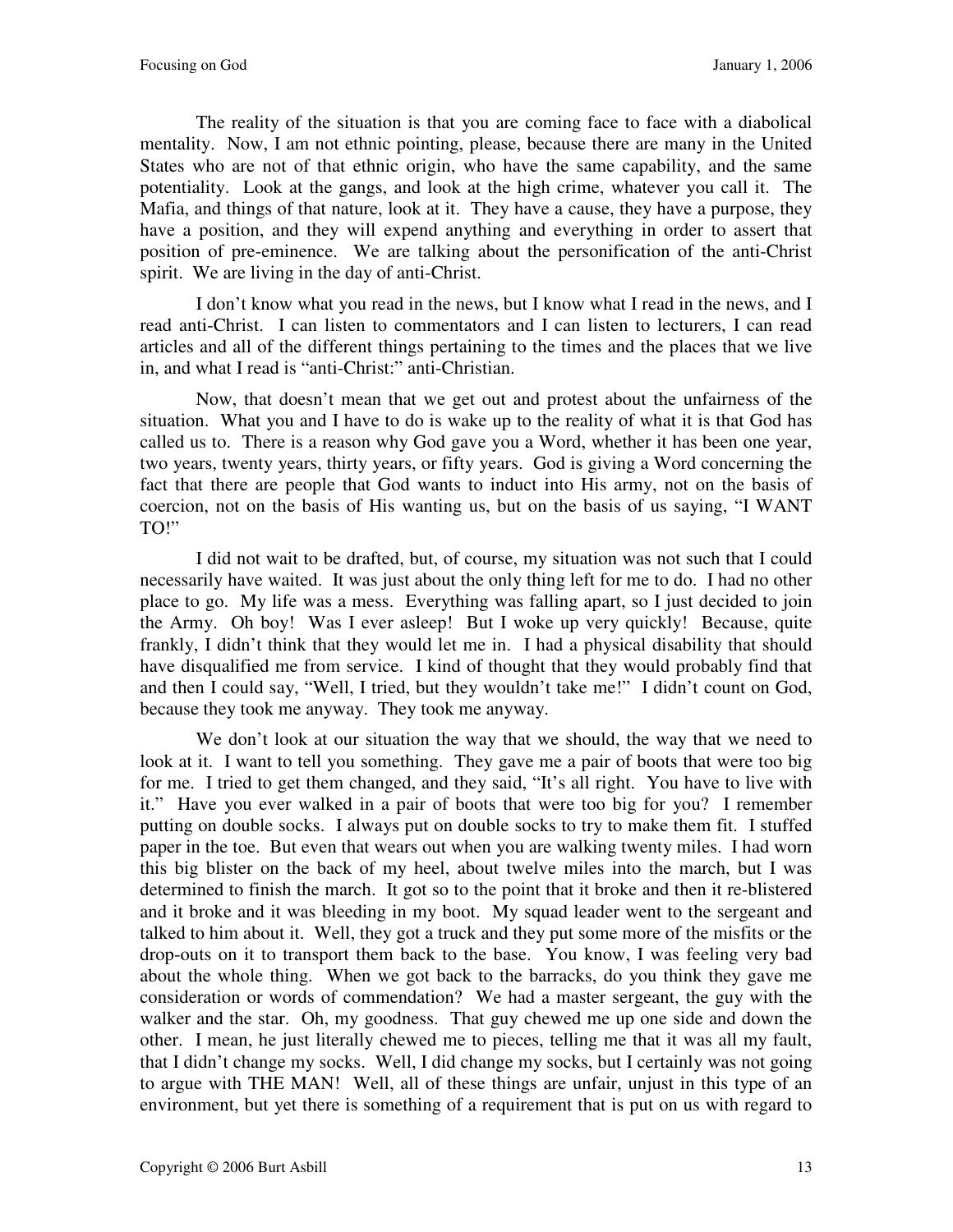our position, our place of service, that is our responsibility and there is an accountability that is exacted because of it. There has to be something in us, there has to be something of the "I WANT TO SERVE!" Hallelujah!

First there was a division down there with Gideon's army of those that were fearful and afraid (Judges 7:3). Let them pack their things and go home. Oh boy! Hallelujah! There were some of them that just didn't have what it takes. God didn't want them there. You wouldn't want them there beside you in the foxhole. You wouldn't want them there in the trench. Hallelujah! Can you imagine what it would be like? You have three guys there in the hole, and the bullets are going off around you, and the bombs are going off and the word comes, "Go - press forward!" You look to the left, and your buddy is gone. You look to the right and you are there all by yourself and you have to go anyway. But the support, the personality that you were deriving some means of comfort and consideration from, has deserted their position of responsibility. It was giving you something of a feeling of camaraderie and a strength to go forth. IT IS NOT JUST SOMETHING THAT ALL COMES DOWN FROM GOD! Because God gives you something that I won't have. In my time of need, you can give me what God gave you in order that God might strengthen me to do what we need to do TOGETHER! You know, I may get shot, the one on the left may get shot, the one on the right may get shot. One of us may not make it through, but I'm telling you, there is something of a requirement that is upon me to perform and to do to the best of my ability in order to fulfill the will of God. What I cannot do, God comes in and does for me. Maybe I'm more interested in a pass to Paris [than fighting in the foxhole]. We were in a July conference in this building. I had a vision and what I saw came in through that window (South) and went out that way (North). It came through this wall and went out through that wall. I saw a hearse that was trimmed in gold with six white horses pulling it, and it went across the podium, right across the stage, and right out the door. That was about four or five years ago, three years ago. That is not the only Word that we have had that the enemy was going to penetrate our ranks, and that there were going to be those that were going to be hurt, maimed, or killed.

Somebody said something about God removing joints - I don't know. But what I do know is that since that time, there have been a number of casualties, as well as fatalities, in the Body. I don't know if you stop to think about the violence. There is something about the violence of all of it.

We are talking about sons of God. We are talking about the overcomer church. Just recently, coming back from the conference in Atlanta - just ask Peter about the car that the Chattics and the Effiongs were in. They (the rescue personnel) had to cut them out of the car. Violence! It is not about going to bed at night and going home to be with the Lord. Not some sort of extended illness by which one is fighting a good fight and expires, and goes on to be with the Lord. WE ARE TALKING ABOUT **VIOLENCE**!!! Like napalm or a grenade going off in your foxhole. Or pushing up through the front line and getting mowed down with a machine gun. WE ARE TALKING ABOUT *VIOLENCE*! Just because it doesn't happen to you, you think that it doesn't seem to be something that is relevant.

Brethren, the church needs to wake up!!!! When we come to God and He says, "to present your body a living sacrifice" (Romans 12:1), what do you think He is talking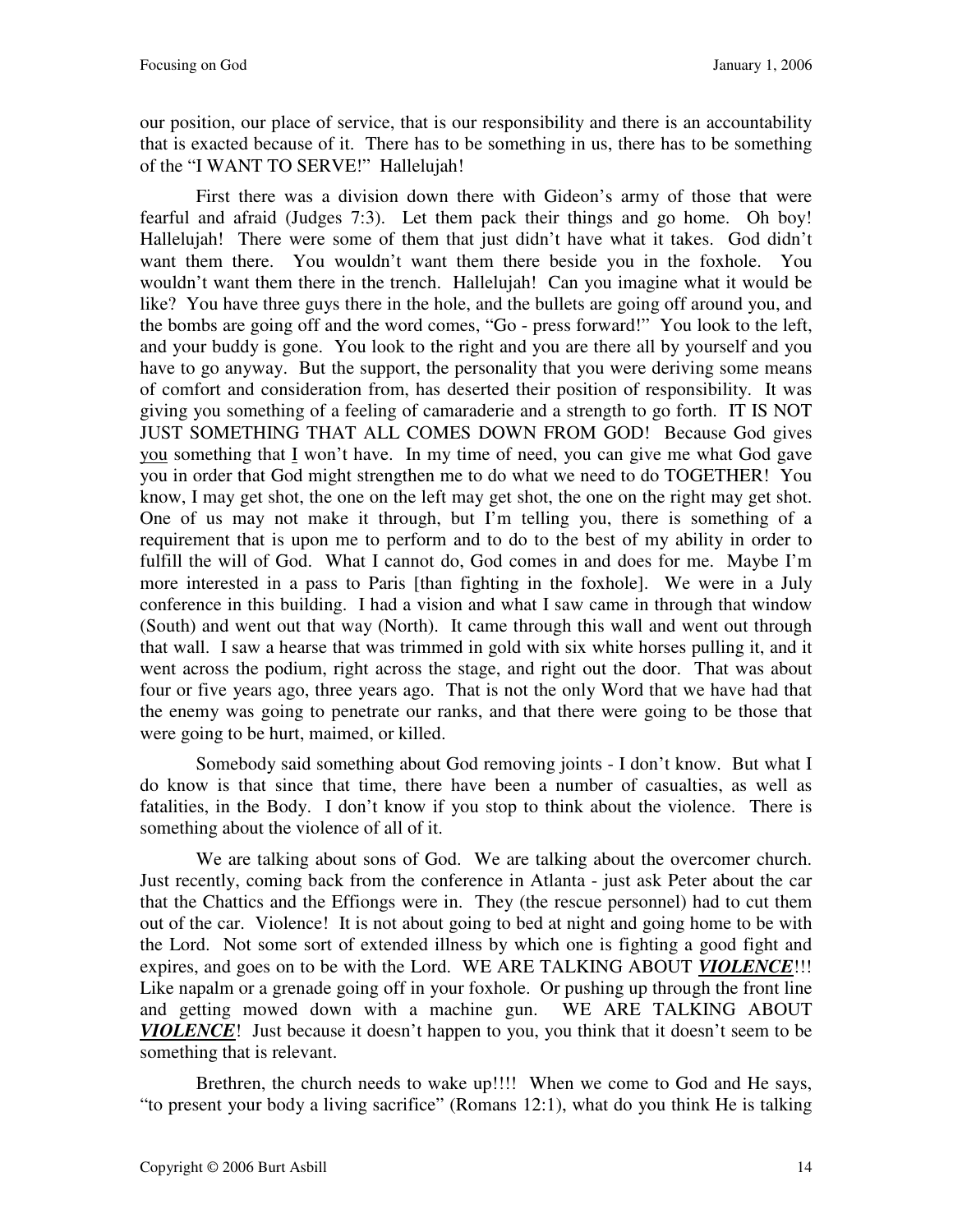about? Now, you can insist on your own way. You can. You can insist on your own way, but I'm telling you, it will disqualify you! IT WILL DISQUALIFY YOU if your desire is nothing more than just making it into Heaven. I'm not saying you are not going to Heaven. That is not mine to determine or ascertain. What I do know is that there is a spiritual principle of working out our salvation with fear and trembling (Philippians 2:12). What I do know is that you have to work it out in accordance to the Word that you are listening to and embracing. I am not going to be judged as a Presbyterian. I'm not going to be judged as a Baptist. Do you hear me? I'm not going to be judged as a Pentecostal. I am not going to be judged on the basis of the knowledge that they possess or don't possess. *I am going to be judged on the basis of the Word that has been given to me.* I am going to be judged on the basis of what I do with what I have been given. "To whom much is given, much is required," (Luke 12:48). You may say, "I don't want it." Well, I'm sorry, you heard it! It is your responsibility to do something with it, and your attitude needs to be adjusted with regard to the thing that happens because we do what God wants us to do.

One more thing I found out in the service is that, if you do well, they like you to do it again. They may not like you personally. There may be some sort of personality conflict. But do you know what? They know that you will do it, and that you will do it to the very best of your ability. And unfortunately for you, you are always getting volunteered. They said when I went into the service, "Never volunteer!"

I want to be like David's mighty men. I am not satisfied with just standing back in the background. My attitude has to be, "Here am I, send me" (Isaiah 6:8). I don't want to just be on the peripheral, hoping that maybe I might have the opportunity to expend or to show my worth. I think that there was something very special about those men. They were always stepping forth to prove their worth.

David said, "Oh, my soul thirsteth for a cup of water from the well of Bethlehem," (II Samuel 23:15, I Chronicles 11:17). My goodness. They heard him. There wasn't, "Any volunteers here?" They heard him, so they picked up their swords and they sneaked out. Hmm? We would probably at least have had somebody in the band playing Auld Lang Syne as we marched out into the dark. "Oh yeah, we'll see you guys later." But they sneaked away in the dead of the night. I'd almost like to have been back there, you know. I'll bet those guys just kind of looked at each other and made a silent commitment to do something about David's desire.

What do you think David thought about those men? Where do you think he put those men? I know where I'd put them. One right here (on my right) and one right here (on my left), and another one right here (behind me). Or at least, that is what I would have done. I would have surrounded myself with them because they could do anything and everything. If they would go just for a glass of water, then there was not anything they would not have done for their Lord and King. Oh, my God. Can you imagine?

I suppose that they understood the thing that David did. Was there something of a spirit of indignance? "We risked our lives and all you are doing is pouring it out on the ground!" NO! I don't think so! I think they understood. If they didn't understand, whatever the King did was okay with them. He was their King. He was their leader. Where is that kind of virtue? Where is that kind of integrity? Where is that position, that